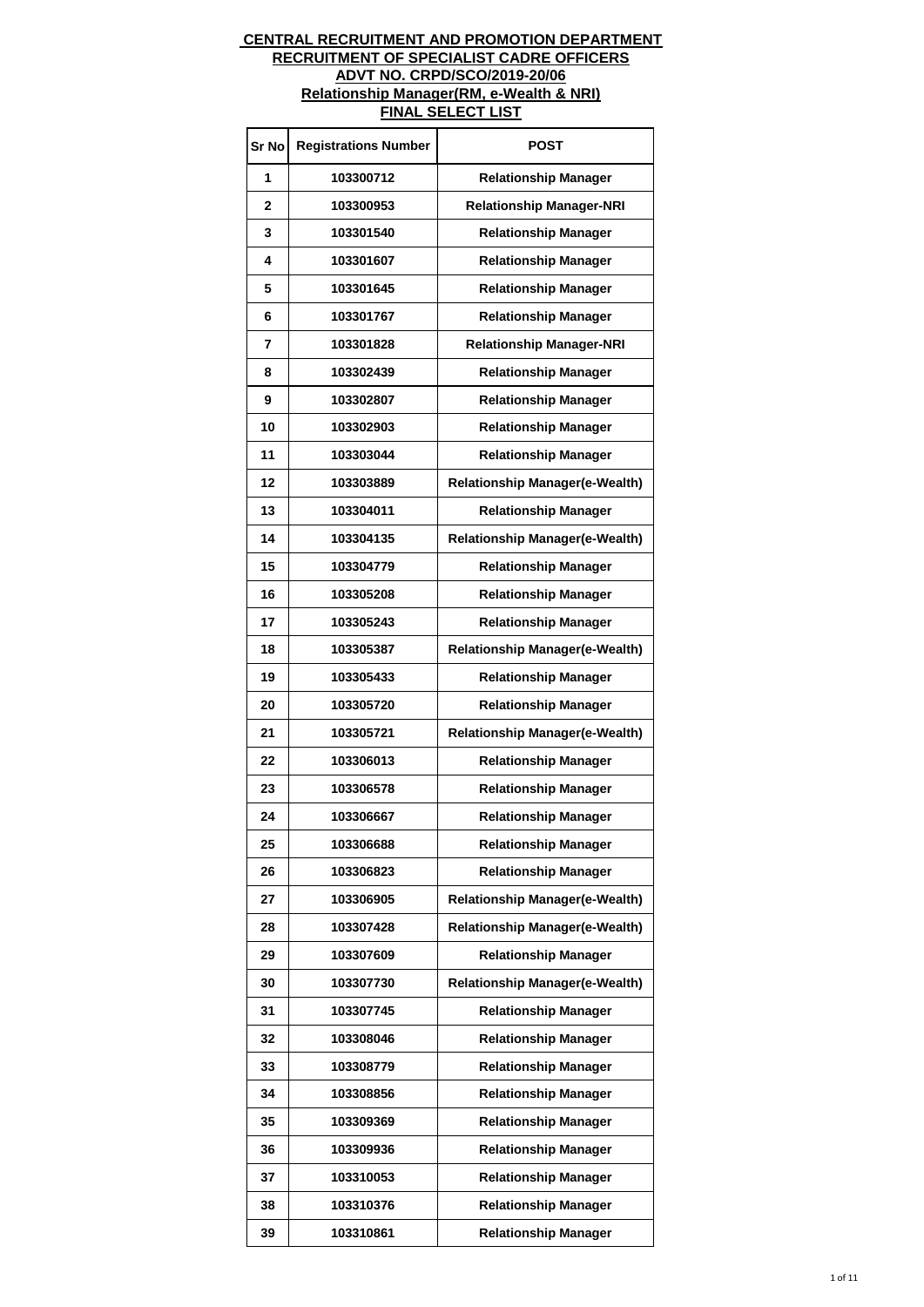| Sr No | <b>Registrations Number</b> | <b>POST</b>                           |
|-------|-----------------------------|---------------------------------------|
| 40    | 103311390                   | <b>Relationship Manager(e-Wealth)</b> |
| 41    | 103311794                   | <b>Relationship Manager</b>           |
| 42    | 103311831                   | <b>Relationship Manager</b>           |
| 43    | 103311833                   | <b>Relationship Manager</b>           |
| 44    | 103311863                   | <b>Relationship Manager</b>           |
| 45    | 103311899                   | <b>Relationship Manager</b>           |
| 46    | 103311915                   | <b>Relationship Manager</b>           |
| 47    | 103312057                   | <b>Relationship Manager</b>           |
| 48    | 103312491                   | <b>Relationship Manager</b>           |
| 49    | 103312816                   | <b>Relationship Manager</b>           |
| 50    | 103312879                   | <b>Relationship Manager</b>           |
| 51    | 103312957                   | <b>Relationship Manager</b>           |
| 52    | 103313230                   | <b>Relationship Manager</b>           |
| 53    | 103313778                   | <b>Relationship Manager</b>           |
| 54    | 103313992                   | <b>Relationship Manager</b>           |
| 55    | 103314408                   | <b>Relationship Manager</b>           |
| 56    | 103314855                   | <b>Relationship Manager</b>           |
| 57    | 103314922                   | <b>Relationship Manager</b>           |
| 58    | 103315025                   | <b>Relationship Manager</b>           |
| 59    | 103315094                   | <b>Relationship Manager</b>           |
| 60    | 103315416                   | <b>Relationship Manager</b>           |
| 61    | 103315657                   | <b>Relationship Manager</b>           |
| 62    | 103315817                   | <b>Relationship Manager</b>           |
| 63    | 103315868                   | <b>Relationship Manager</b>           |
| 64    | 103316224                   | <b>Relationship Manager</b>           |
| 65    | 103316453                   | <b>Relationship Manager</b>           |
| 66    | 103316886                   | <b>Relationship Manager</b>           |
| 67    | 103316919                   | <b>Relationship Manager</b>           |
| 68    | 103316953                   | <b>Relationship Manager</b>           |
| 69    | 103317061                   | <b>Relationship Manager-NRI</b>       |
| 70    | 103317090                   | <b>Relationship Manager</b>           |
| 71    | 103317228                   | <b>Relationship Manager</b>           |
| 72    | 103317595                   | <b>Relationship Manager-NRI</b>       |
| 73    | 103317955                   | <b>Relationship Manager</b>           |
| 74    | 103318089                   | <b>Relationship Manager</b>           |
| 75    | 103319135                   | <b>Relationship Manager-NRI</b>       |
| 76    | 103319187                   | <b>Relationship Manager</b>           |
| 77    | 103319368                   | <b>Relationship Manager</b>           |
| 78    | 103319405                   | <b>Relationship Manager-NRI</b>       |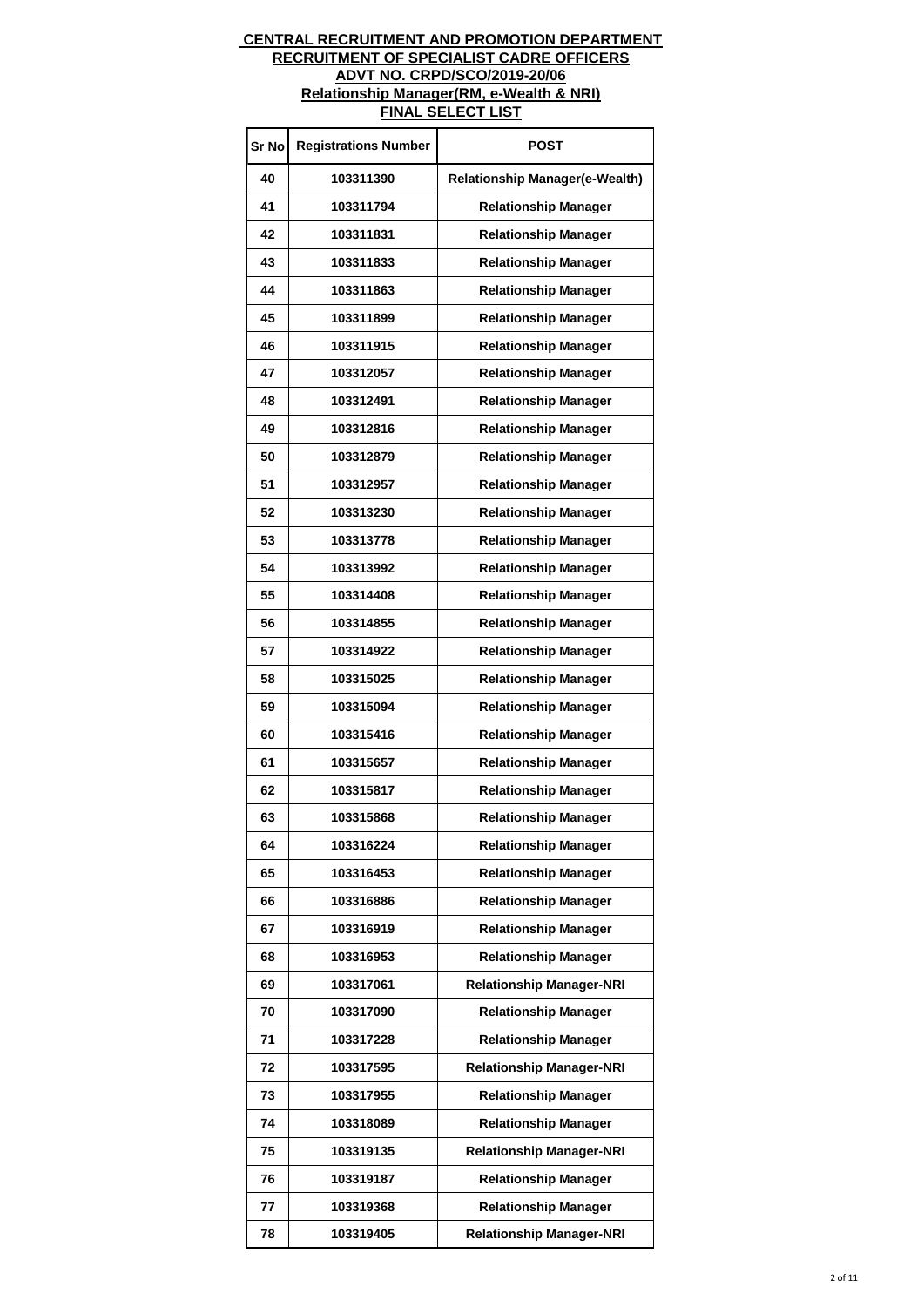| Sr No | <b>Registrations Number</b> | <b>POST</b>                           |
|-------|-----------------------------|---------------------------------------|
| 79    | 103320147                   | <b>Relationship Manager</b>           |
| 80    | 103320917                   | <b>Relationship Manager-NRI</b>       |
| 81    | 103320924                   | <b>Relationship Manager(e-Wealth)</b> |
| 82    | 103321021                   | <b>Relationship Manager-NRI</b>       |
| 83    | 103321293                   | <b>Relationship Manager</b>           |
| 84    | 103321656                   | <b>Relationship Manager</b>           |
| 85    | 103321961                   | <b>Relationship Manager</b>           |
| 86    | 103322209                   | <b>Relationship Manager</b>           |
| 87    | 103322347                   | <b>Relationship Manager</b>           |
| 88    | 103322886                   | <b>Relationship Manager</b>           |
| 89    | 103323380                   | <b>Relationship Manager</b>           |
| 90    | 103323554                   | <b>Relationship Manager</b>           |
| 91    | 103323846                   | <b>Relationship Manager</b>           |
| 92    | 103323960                   | <b>Relationship Manager</b>           |
| 93    | 103324151                   | <b>Relationship Manager</b>           |
| 94    | 103324495                   | <b>Relationship Manager</b>           |
| 95    | 103324549                   | <b>Relationship Manager</b>           |
| 96    | 103324760                   | <b>Relationship Manager</b>           |
| 97    | 103324796                   | <b>Relationship Manager</b>           |
| 98    | 103324875                   | <b>Relationship Manager</b>           |
| 99    | 103324897                   | <b>Relationship Manager</b>           |
| 100   | 103325211                   | <b>Relationship Manager</b>           |
| 101   | 103325659                   | <b>Relationship Manager</b>           |
| 102   | 103326004                   | <b>Relationship Manager</b>           |
| 103   | 103326568                   | <b>Relationship Manager</b>           |
| 104   | 103326574                   | <b>Relationship Manager</b>           |
| 105   | 103326750                   | <b>Relationship Manager</b>           |
| 106   | 103326906                   | <b>Relationship Manager</b>           |
| 107   | 103327400                   | <b>Relationship Manager(e-Wealth)</b> |
| 108   | 103327485                   | <b>Relationship Manager</b>           |
| 109   | 103327666                   | <b>Relationship Manager-NRI</b>       |
| 110   | 103327676                   | <b>Relationship Manager</b>           |
| 111   | 103328944                   | <b>Relationship Manager</b>           |
| 112   | 103329358                   | <b>Relationship Manager</b>           |
| 113   | 103329403                   | <b>Relationship Manager</b>           |
| 114   | 103329479                   | <b>Relationship Manager</b>           |
| 115   | 103329503                   | <b>Relationship Manager</b>           |
| 116   | 103329552                   | <b>Relationship Manager(e-Wealth)</b> |
| 117   | 103329723                   | <b>Relationship Manager-NRI</b>       |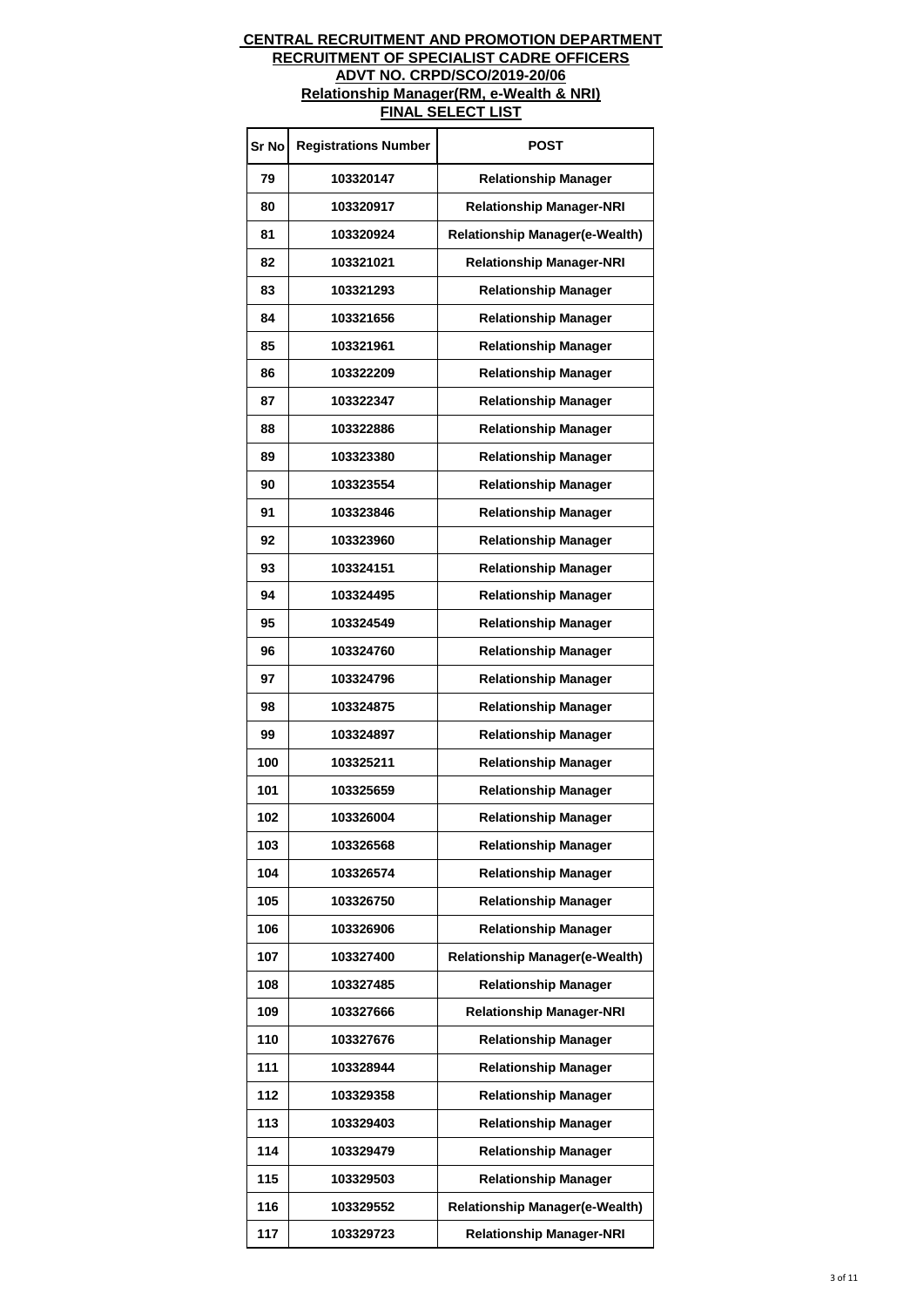| Sr No | <b>Registrations Number</b> | <b>POST</b>                           |
|-------|-----------------------------|---------------------------------------|
| 118   | 103329751                   | <b>Relationship Manager</b>           |
| 119   | 103329923                   | <b>Relationship Manager</b>           |
| 120   | 103330034                   | <b>Relationship Manager</b>           |
| 121   | 103330163                   | <b>Relationship Manager</b>           |
| 122   | 103330200                   | <b>Relationship Manager</b>           |
| 123   | 103330308                   | <b>Relationship Manager(e-Wealth)</b> |
| 124   | 103331368                   | <b>Relationship Manager-NRI</b>       |
| 125   | 103331500                   | <b>Relationship Manager</b>           |
| 126   | 103331875                   | <b>Relationship Manager</b>           |
| 127   | 103331882                   | <b>Relationship Manager</b>           |
| 128   | 103331949                   | <b>Relationship Manager</b>           |
| 129   | 103332117                   | <b>Relationship Manager</b>           |
| 130   | 103332154                   | <b>Relationship Manager</b>           |
| 131   | 103332462                   | <b>Relationship Manager(e-Wealth)</b> |
| 132   | 103332637                   | <b>Relationship Manager</b>           |
| 133   | 103332836                   | <b>Relationship Manager</b>           |
| 134   | 103332941                   | <b>Relationship Manager</b>           |
| 135   | 103333061                   | <b>Relationship Manager</b>           |
| 136   | 103333291                   | <b>Relationship Manager</b>           |
| 137   | 103333342                   | <b>Relationship Manager</b>           |
| 138   | 103333351                   | <b>Relationship Manager</b>           |
| 139   | 103333392                   | <b>Relationship Manager</b>           |
| 140   | 103333538                   | <b>Relationship Manager</b>           |
| 141   | 103333700                   | <b>Relationship Manager(e-Wealth)</b> |
| 142   | 103333827                   | <b>Relationship Manager</b>           |
| 143   | 103334121                   | <b>Relationship Manager-NRI</b>       |
| 144   | 103334263                   | <b>Relationship Manager</b>           |
| 145   | 103334363                   | <b>Relationship Manager</b>           |
| 146   | 103334374                   | <b>Relationship Manager</b>           |
| 147   | 103334410                   | <b>Relationship Manager</b>           |
| 148   | 103334411                   | <b>Relationship Manager</b>           |
| 149   | 103334450                   | <b>Relationship Manager</b>           |
| 150   | 103334496                   | <b>Relationship Manager</b>           |
| 151   | 103334522                   | <b>Relationship Manager(e-Wealth)</b> |
| 152   | 103334579                   | <b>Relationship Manager</b>           |
| 153   | 103334609                   | <b>Relationship Manager</b>           |
| 154   | 103334771                   | <b>Relationship Manager</b>           |
| 155   | 103335077                   | <b>Relationship Manager</b>           |
| 156   | 103335156                   | <b>Relationship Manager</b>           |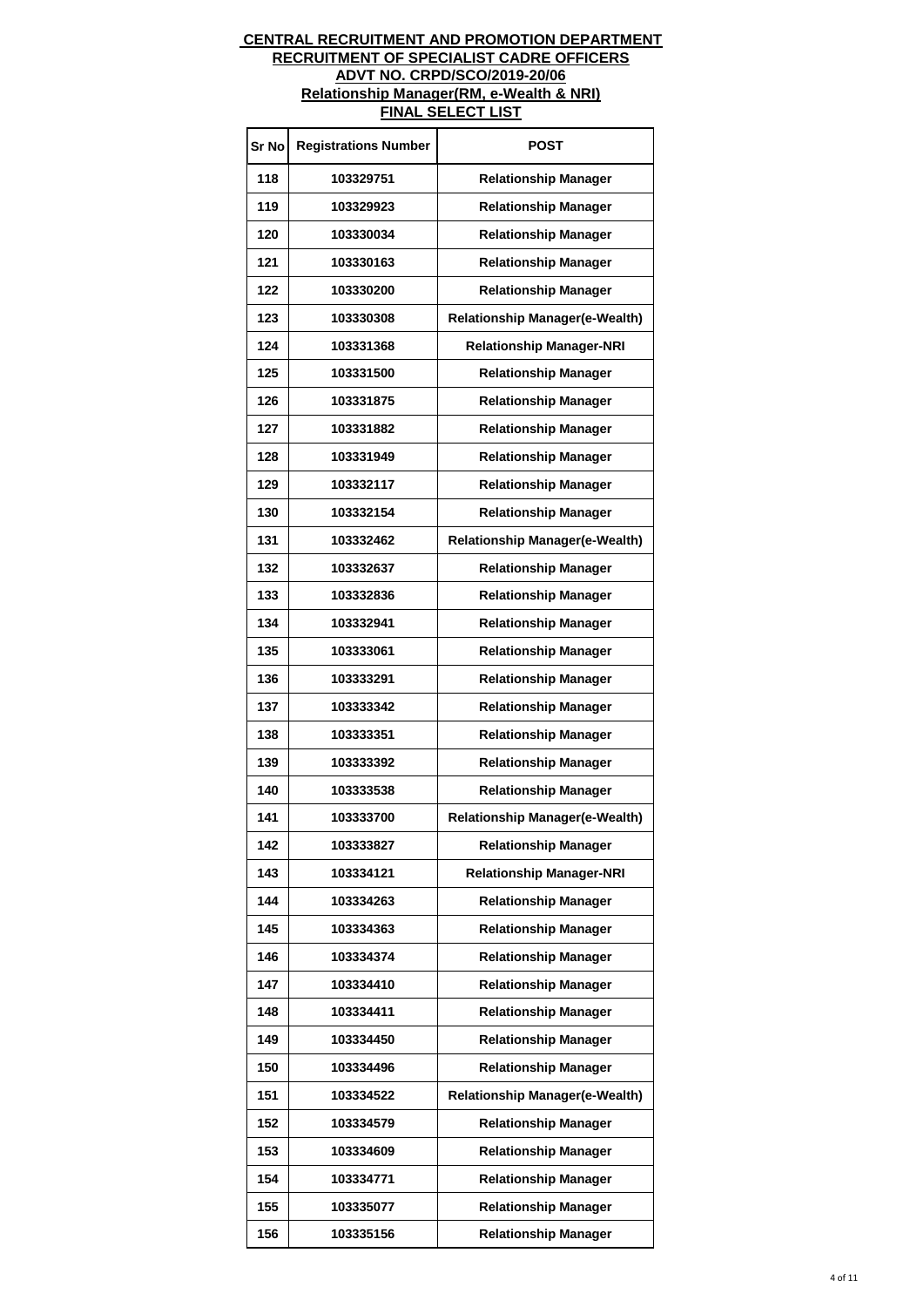| Sr No | <b>Registrations Number</b> | POST                                  |
|-------|-----------------------------|---------------------------------------|
| 157   | 103335763                   | <b>Relationship Manager</b>           |
| 158   | 103335837                   | <b>Relationship Manager</b>           |
| 159   | 103336380                   | <b>Relationship Manager</b>           |
| 160   | 103336420                   | <b>Relationship Manager</b>           |
| 161   | 103336731                   | <b>Relationship Manager</b>           |
| 162   | 103336792                   | <b>Relationship Manager</b>           |
| 163   | 103336894                   | <b>Relationship Manager</b>           |
| 164   | 103337109                   | <b>Relationship Manager</b>           |
| 165   | 103337118                   | <b>Relationship Manager(e-Wealth)</b> |
| 166   | 103337309                   | <b>Relationship Manager</b>           |
| 167   | 103337536                   | <b>Relationship Manager</b>           |
| 168   | 103337624                   | <b>Relationship Manager</b>           |
| 169   | 103337999                   | <b>Relationship Manager</b>           |
| 170   | 103338739                   | <b>Relationship Manager</b>           |
| 171   | 103339156                   | <b>Relationship Manager</b>           |
| 172   | 103340034                   | <b>Relationship Manager</b>           |
| 173   | 103340168                   | <b>Relationship Manager(e-Wealth)</b> |
| 174   | 103340186                   | <b>Relationship Manager-NRI</b>       |
| 175   | 103340199                   | <b>Relationship Manager(e-Wealth)</b> |
| 176   | 103340363                   | <b>Relationship Manager</b>           |
| 177   | 103340520                   | <b>Relationship Manager(e-Wealth)</b> |
| 178   | 103340534                   | <b>Relationship Manager</b>           |
| 179   | 103340535                   | <b>Relationship Manager</b>           |
| 180   | 103340659                   | <b>Relationship Manager</b>           |
| 181   | 103340662                   | <b>Relationship Manager</b>           |
| 182   | 103340674                   | <b>Relationship Manager</b>           |
| 183   | 103340693                   | <b>Relationship Manager</b>           |
| 184   | 103341123                   | <b>Relationship Manager</b>           |
| 185   | 103341155                   | <b>Relationship Manager</b>           |
| 186   | 103341321                   | <b>Relationship Manager</b>           |
| 187   | 103341515                   | <b>Relationship Manager(e-Wealth)</b> |
| 188   | 103341680                   | <b>Relationship Manager</b>           |
| 189   | 103341900                   | <b>Relationship Manager(e-Wealth)</b> |
| 190   | 103342492                   | <b>Relationship Manager(e-Wealth)</b> |
| 191   | 103342705                   | <b>Relationship Manager</b>           |
| 192   | 103342739                   | <b>Relationship Manager</b>           |
| 193   | 103342844                   | <b>Relationship Manager</b>           |
| 194   | 103343004                   | <b>Relationship Manager</b>           |
| 195   | 103343038                   | <b>Relationship Manager</b>           |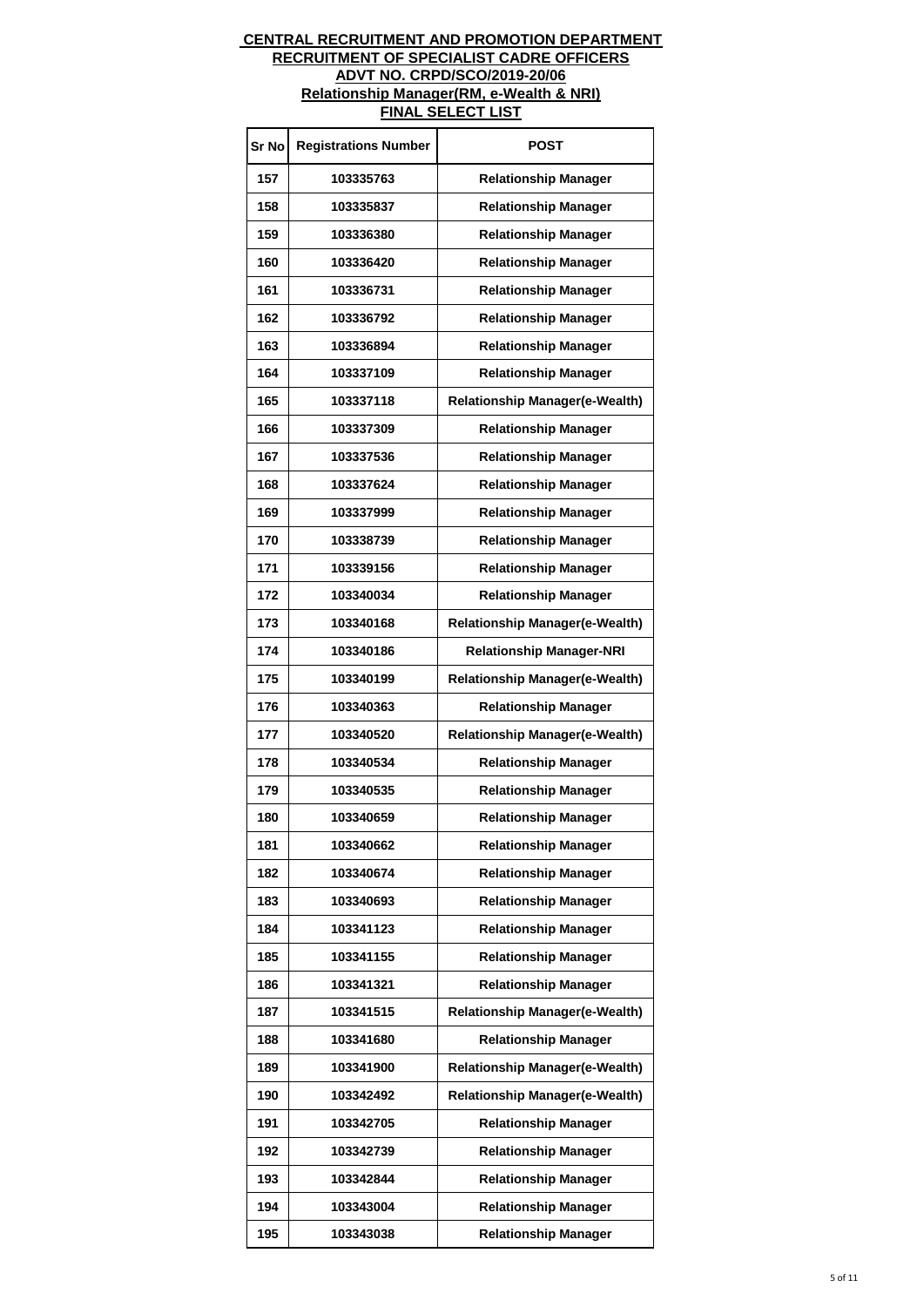| Sr No | <b>Registrations Number</b> | POST                                  |
|-------|-----------------------------|---------------------------------------|
| 196   | 103343040                   | <b>Relationship Manager</b>           |
| 197   | 103343257                   | <b>Relationship Manager</b>           |
| 198   | 103343291                   | <b>Relationship Manager</b>           |
| 199   | 103343304                   | <b>Relationship Manager-NRI</b>       |
| 200   | 103343359                   | <b>Relationship Manager-NRI</b>       |
| 201   | 103343365                   | <b>Relationship Manager</b>           |
| 202   | 103343631                   | <b>Relationship Manager</b>           |
| 203   | 103343642                   | <b>Relationship Manager(e-Wealth)</b> |
| 204   | 103343793                   | <b>Relationship Manager</b>           |
| 205   | 103344443                   | <b>Relationship Manager</b>           |
| 206   | 103344767                   | <b>Relationship Manager-NRI</b>       |
| 207   | 103345103                   | <b>Relationship Manager</b>           |
| 208   | 103345520                   | <b>Relationship Manager</b>           |
| 209   | 103345633                   | <b>Relationship Manager-NRI</b>       |
| 210   | 103345687                   | <b>Relationship Manager</b>           |
| 211   | 103345835                   | <b>Relationship Manager(e-Wealth)</b> |
| 212   | 103345985                   | <b>Relationship Manager</b>           |
| 213   | 103346070                   | <b>Relationship Manager</b>           |
| 214   | 103346345                   | <b>Relationship Manager</b>           |
| 215   | 103346660                   | <b>Relationship Manager-NRI</b>       |
| 216   | 103347061                   | <b>Relationship Manager</b>           |
| 217   | 103347088                   | <b>Relationship Manager</b>           |
| 218   | 103347120                   | <b>Relationship Manager</b>           |
| 219   | 103347218                   | <b>Relationship Manager</b>           |
| 220   | 103347261                   | <b>Relationship Manager</b>           |
| 221   | 103347525                   | <b>Relationship Manager</b>           |
| 222   | 103347603                   | <b>Relationship Manager</b>           |
| 223   | 103348223                   | <b>Relationship Manager</b>           |
| 224   | 103348562                   | <b>Relationship Manager(e-Wealth)</b> |
| 225   | 103348743                   | <b>Relationship Manager</b>           |
| 226   | 103349029                   | <b>Relationship Manager</b>           |
| 227   | 103349445                   | <b>Relationship Manager-NRI</b>       |
| 228   | 103349636                   | <b>Relationship Manager(e-Wealth)</b> |
| 229   | 103349704                   | <b>Relationship Manager</b>           |
| 230   | 103349784                   | <b>Relationship Manager</b>           |
| 231   | 103349898                   | <b>Relationship Manager</b>           |
| 232   | 103350760                   | <b>Relationship Manager</b>           |
| 233   | 103351661                   | <b>Relationship Manager</b>           |
| 234   | 103351792                   | <b>Relationship Manager-NRI</b>       |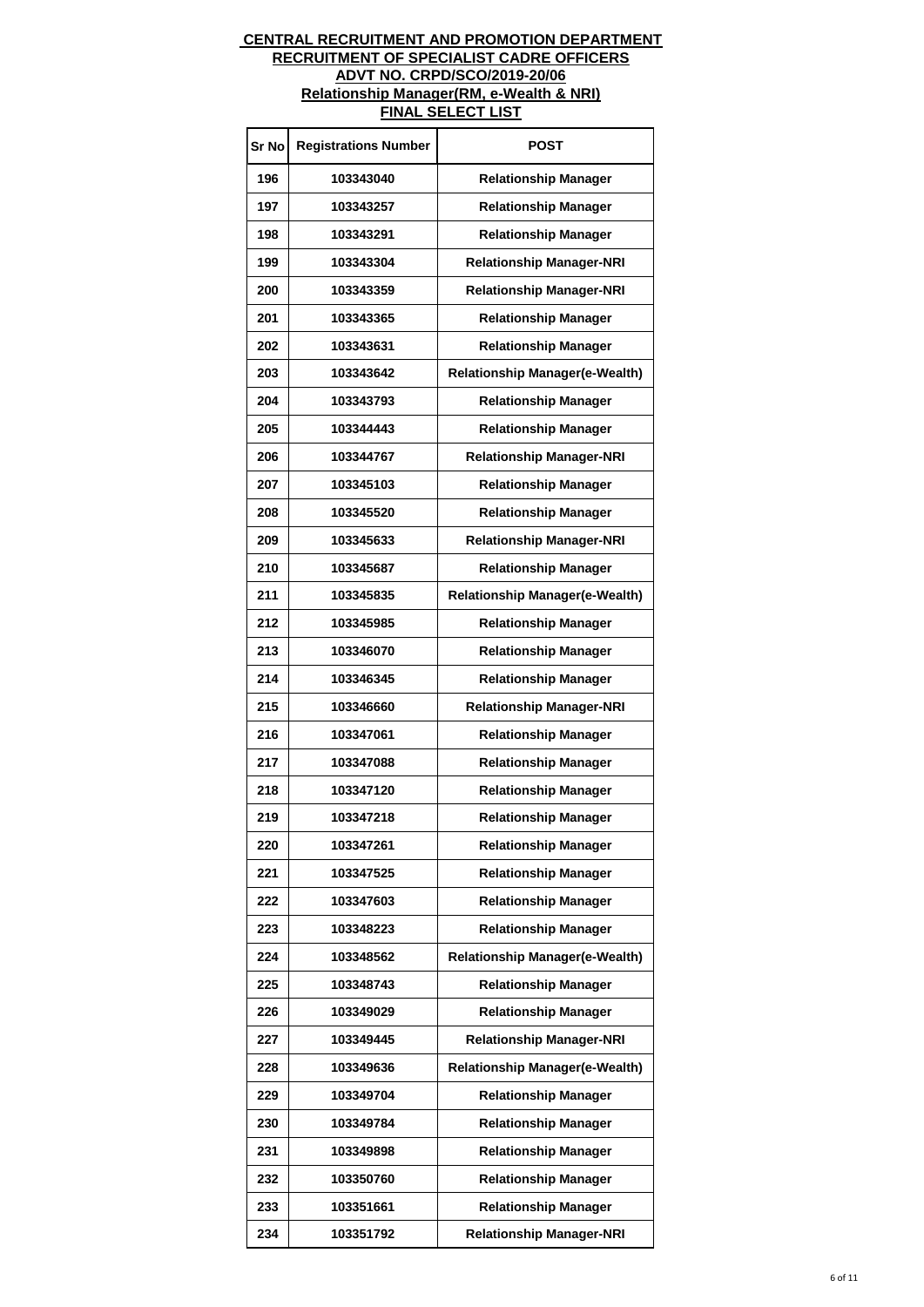| Sr No | <b>Registrations Number</b> | <b>POST</b>                           |
|-------|-----------------------------|---------------------------------------|
| 235   | 103352011                   | <b>Relationship Manager</b>           |
| 236   | 103352184                   | <b>Relationship Manager</b>           |
| 237   | 103352216                   | <b>Relationship Manager</b>           |
| 238   | 103352657                   | <b>Relationship Manager</b>           |
| 239   | 103352968                   | <b>Relationship Manager</b>           |
| 240   | 103353028                   | <b>Relationship Manager</b>           |
| 241   | 103353145                   | <b>Relationship Manager(e-Wealth)</b> |
| 242   | 103353189                   | <b>Relationship Manager</b>           |
| 243   | 103353314                   | <b>Relationship Manager(e-Wealth)</b> |
| 244   | 103353334                   | <b>Relationship Manager</b>           |
| 245   | 103353602                   | <b>Relationship Manager</b>           |
| 246   | 103353740                   | <b>Relationship Manager</b>           |
| 247   | 103353908                   | <b>Relationship Manager</b>           |
| 248   | 103354106                   | <b>Relationship Manager</b>           |
| 249   | 103354156                   | <b>Relationship Manager(e-Wealth)</b> |
| 250   | 103354286                   | <b>Relationship Manager</b>           |
| 251   | 103354646                   | <b>Relationship Manager</b>           |
| 252   | 103354682                   | <b>Relationship Manager</b>           |
| 253   | 103354732                   | <b>Relationship Manager</b>           |
| 254   | 103354909                   | <b>Relationship Manager</b>           |
| 255   | 103354920                   | <b>Relationship Manager</b>           |
| 256   | 103355085                   | <b>Relationship Manager</b>           |
| 257   | 103355141                   | <b>Relationship Manager</b>           |
| 258   | 103355266                   | <b>Relationship Manager(e-Wealth)</b> |
| 259   | 103355300                   | <b>Relationship Manager-NRI</b>       |
| 260   | 103355319                   | <b>Relationship Manager-NRI</b>       |
| 261   | 103355618                   | <b>Relationship Manager-NRI</b>       |
| 262   | 103355811                   | <b>Relationship Manager</b>           |
| 263   | 103355899                   | <b>Relationship Manager</b>           |
| 264   | 103355943                   | <b>Relationship Manager(e-Wealth)</b> |
| 265   | 103355963                   | <b>Relationship Manager</b>           |
| 266   | 103355983                   | <b>Relationship Manager</b>           |
| 267   | 103356250                   | <b>Relationship Manager-NRI</b>       |
| 268   | 103356272                   | <b>Relationship Manager</b>           |
| 269   | 103356414                   | <b>Relationship Manager</b>           |
| 270   | 103356962                   | <b>Relationship Manager</b>           |
| 271   | 103357163                   | <b>Relationship Manager-NRI</b>       |
| 272   | 103357389                   | <b>Relationship Manager</b>           |
| 273   | 103357644                   | <b>Relationship Manager(e-Wealth)</b> |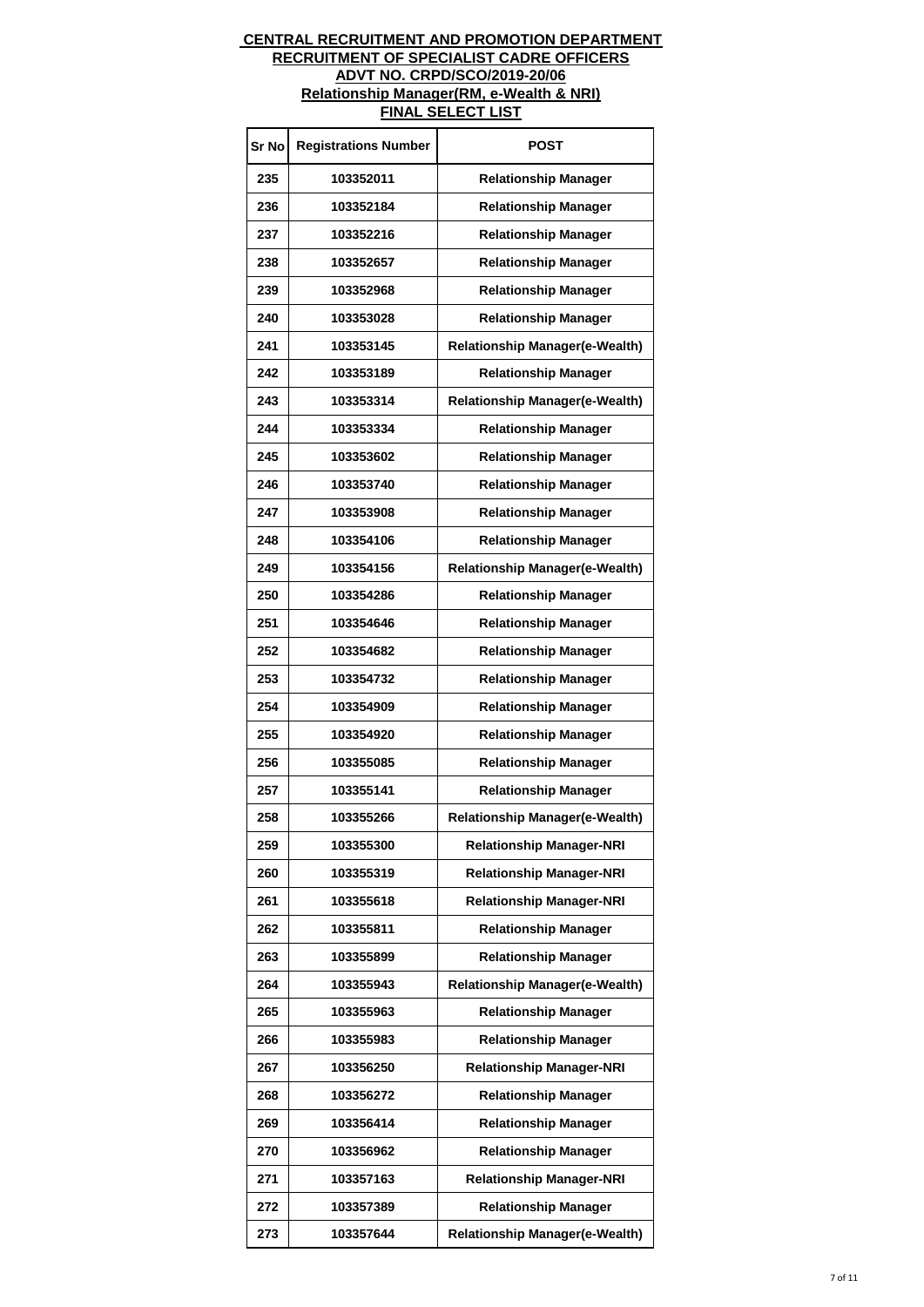| Sr No | <b>Registrations Number</b> | POST                                  |
|-------|-----------------------------|---------------------------------------|
| 274   | 103358155                   | <b>Relationship Manager</b>           |
| 275   | 103358250                   | <b>Relationship Manager</b>           |
| 276   | 103358427                   | <b>Relationship Manager</b>           |
| 277   | 103358561                   | <b>Relationship Manager</b>           |
| 278   | 103358582                   | <b>Relationship Manager</b>           |
| 279   | 103358679                   | <b>Relationship Manager(e-Wealth)</b> |
| 280   | 103358680                   | <b>Relationship Manager</b>           |
| 281   | 103359189                   | <b>Relationship Manager</b>           |
| 282   | 103359279                   | <b>Relationship Manager</b>           |
| 283   | 103359337                   | <b>Relationship Manager</b>           |
| 284   | 103359461                   | <b>Relationship Manager</b>           |
| 285   | 103359526                   | <b>Relationship Manager(e-Wealth)</b> |
| 286   | 103359572                   | <b>Relationship Manager(e-Wealth)</b> |
| 287   | 103359591                   | <b>Relationship Manager</b>           |
| 288   | 103359625                   | <b>Relationship Manager</b>           |
| 289   | 103359660                   | <b>Relationship Manager</b>           |
| 290   | 103359733                   | <b>Relationship Manager</b>           |
| 291   | 103359894                   | <b>Relationship Manager</b>           |
| 292   | 103359938                   | <b>Relationship Manager</b>           |
| 293   | 103359960                   | <b>Relationship Manager</b>           |
| 294   | 103360132                   | <b>Relationship Manager(e-Wealth)</b> |
| 295   | 103360199                   | <b>Relationship Manager</b>           |
| 296   | 103360239                   | <b>Relationship Manager(e-Wealth)</b> |
| 297   | 103360277                   | <b>Relationship Manager</b>           |
| 298   | 103360566                   | <b>Relationship Manager</b>           |
| 299   | 103360574                   | <b>Relationship Manager</b>           |
| 300   | 103360827                   | <b>Relationship Manager-NRI</b>       |
| 301   | 103361084                   | <b>Relationship Manager</b>           |
| 302   | 103361162                   | <b>Relationship Manager</b>           |
| 303   | 103361837                   | <b>Relationship Manager</b>           |
| 304   | 103361845                   | <b>Relationship Manager</b>           |
| 305   | 103361901                   | <b>Relationship Manager</b>           |
| 306   | 103362084                   | <b>Relationship Manager-NRI</b>       |
| 307   | 103362163                   | <b>Relationship Manager</b>           |
| 308   | 103362319                   | <b>Relationship Manager</b>           |
| 309   | 103362498                   | <b>Relationship Manager</b>           |
| 310   | 103362629                   | <b>Relationship Manager</b>           |
| 311   | 103362642                   | <b>Relationship Manager</b>           |
| 312   | 103362950                   | <b>Relationship Manager</b>           |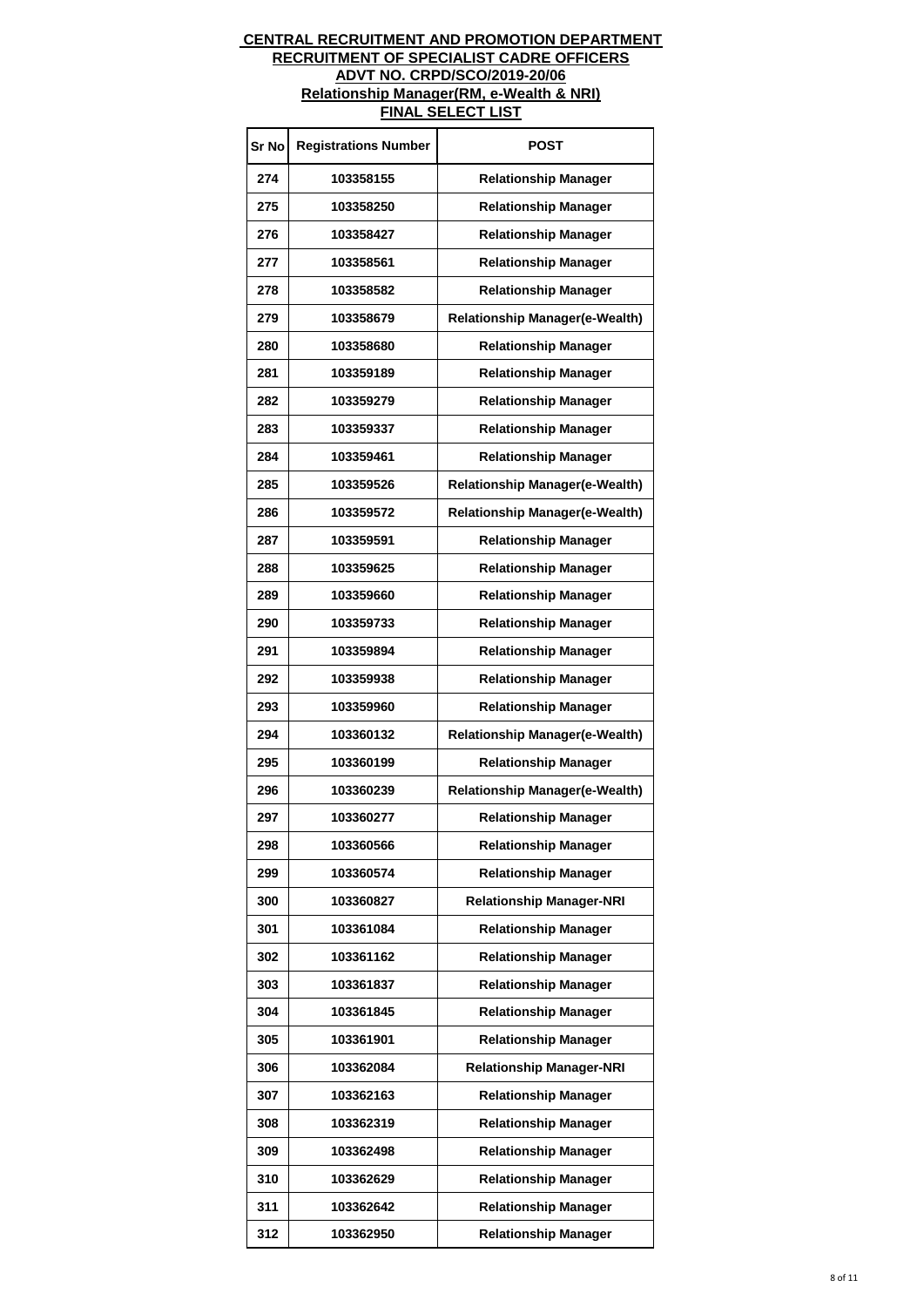| Sr No | <b>Registrations Number</b> | POST                                  |
|-------|-----------------------------|---------------------------------------|
| 313   | 103363062                   | <b>Relationship Manager</b>           |
| 314   | 103363071                   | <b>Relationship Manager</b>           |
| 315   | 103363443                   | <b>Relationship Manager</b>           |
| 316   | 103363489                   | <b>Relationship Manager</b>           |
| 317   | 103363534                   | <b>Relationship Manager</b>           |
| 318   | 103363736                   | <b>Relationship Manager</b>           |
| 319   | 103364015                   | <b>Relationship Manager</b>           |
| 320   | 103364114                   | <b>Relationship Manager</b>           |
| 321   | 103364144                   | <b>Relationship Manager</b>           |
| 322   | 103364157                   | <b>Relationship Manager</b>           |
| 323   | 103364158                   | <b>Relationship Manager</b>           |
| 324   | 103364209                   | <b>Relationship Manager</b>           |
| 325   | 103364438                   | <b>Relationship Manager</b>           |
| 326   | 103364584                   | <b>Relationship Manager</b>           |
| 327   | 103364620                   | <b>Relationship Manager</b>           |
| 328   | 103364737                   | <b>Relationship Manager</b>           |
| 329   | 103364789                   | <b>Relationship Manager</b>           |
| 330   | 103364863                   | <b>Relationship Manager</b>           |
| 331   | 103364877                   | <b>Relationship Manager</b>           |
| 332   | 103365021                   | <b>Relationship Manager</b>           |
| 333   | 103365249                   | <b>Relationship Manager</b>           |
| 334   | 103365509                   | <b>Relationship Manager-NRI</b>       |
| 335   | 103365525                   | <b>Relationship Manager</b>           |
| 336   | 103365573                   | <b>Relationship Manager</b>           |
| 337   | 103365603                   | <b>Relationship Manager</b>           |
| 338   | 103365640                   | <b>Relationship Manager</b>           |
| 339   | 103365844                   | <b>Relationship Manager</b>           |
| 340   | 103365882                   | <b>Relationship Manager</b>           |
| 341   | 103365900                   | <b>Relationship Manager</b>           |
| 342   | 103365933                   | <b>Relationship Manager</b>           |
| 343   | 103365963                   | <b>Relationship Manager</b>           |
| 344   | 103366280                   | <b>Relationship Manager</b>           |
| 345   | 103366300                   | <b>Relationship Manager</b>           |
| 346   | 103366474                   | <b>Relationship Manager</b>           |
| 347   | 103366475                   | <b>Relationship Manager</b>           |
| 348   | 103366558                   | <b>Relationship Manager</b>           |
| 349   | 103366597                   | <b>Relationship Manager(e-Wealth)</b> |
| 350   | 103366626                   | <b>Relationship Manager</b>           |
| 351   | 103366752                   | <b>Relationship Manager</b>           |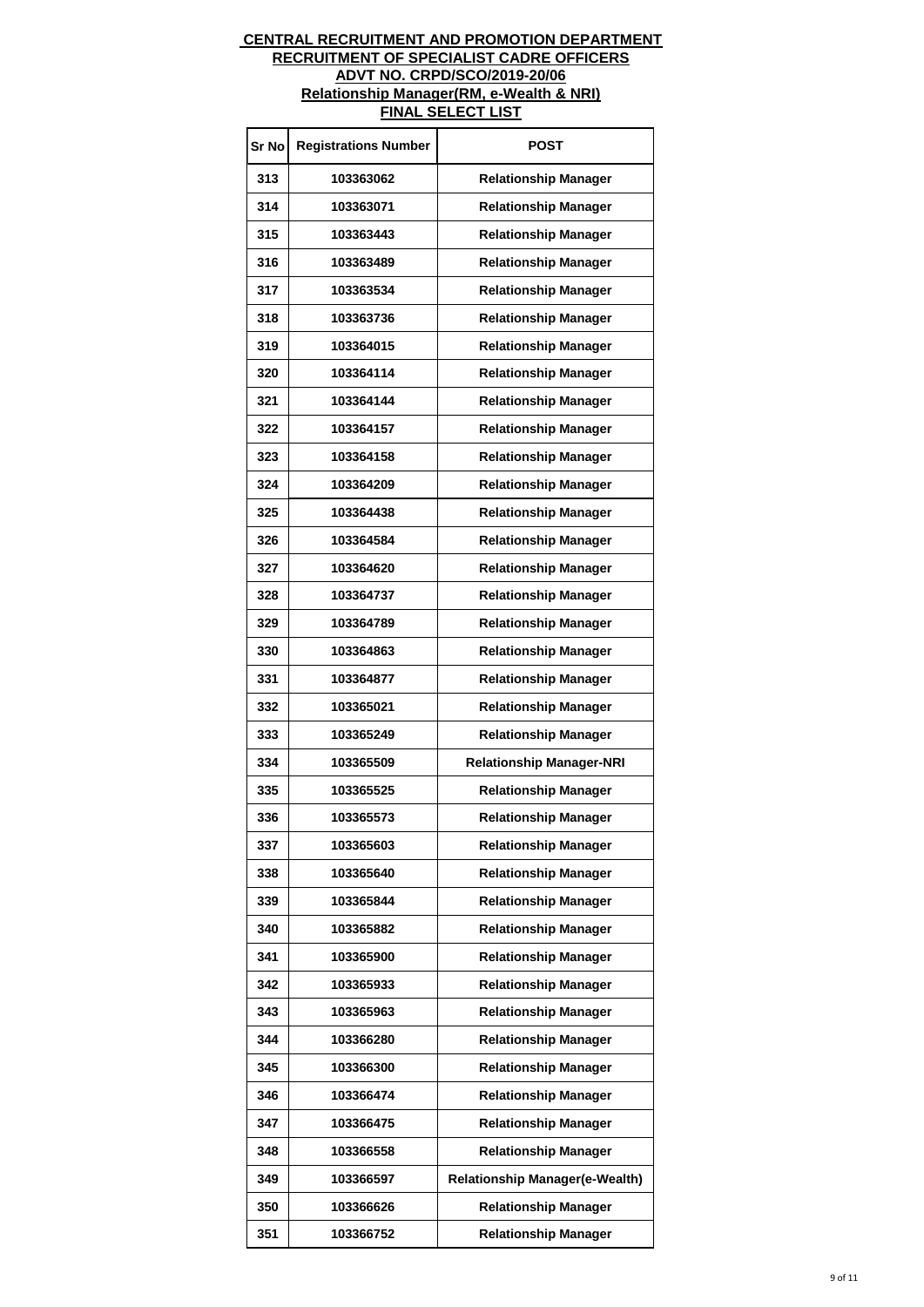| Sr No | <b>Registrations Number</b> | POST                                  |
|-------|-----------------------------|---------------------------------------|
| 352   | 103366805                   | <b>Relationship Manager(e-Wealth)</b> |
| 353   | 103366859                   | <b>Relationship Manager(e-Wealth)</b> |
| 354   | 103367184                   | <b>Relationship Manager-NRI</b>       |
| 355   | 103367257                   | <b>Relationship Manager-NRI</b>       |
| 356   | 103367378                   | <b>Relationship Manager</b>           |
| 357   | 103367491                   | <b>Relationship Manager</b>           |
| 358   | 103367547                   | <b>Relationship Manager</b>           |
| 359   | 103367620                   | <b>Relationship Manager</b>           |
| 360   | 103368141                   | <b>Relationship Manager-NRI</b>       |
| 361   | 103368286                   | <b>Relationship Manager</b>           |
| 362   | 103368417                   | <b>Relationship Manager(e-Wealth)</b> |
| 363   | 103368542                   | <b>Relationship Manager</b>           |
| 364   | 103368729                   | <b>Relationship Manager-NRI</b>       |
| 365   | 103368776                   | <b>Relationship Manager</b>           |
| 366   | 103368841                   | <b>Relationship Manager</b>           |
| 367   | 103369130                   | <b>Relationship Manager</b>           |
| 368   | 103369235                   | <b>Relationship Manager</b>           |
| 369   | 103369297                   | <b>Relationship Manager(e-Wealth)</b> |
| 370   | 103369571                   | <b>Relationship Manager</b>           |
| 371   | 103369604                   | <b>Relationship Manager</b>           |
| 372   | 103369681                   | <b>Relationship Manager</b>           |
| 373   | 103369725                   | <b>Relationship Manager</b>           |
| 374   | 103369765                   | <b>Relationship Manager</b>           |
| 375   | 103370055                   | <b>Relationship Manager</b>           |
| 376   | 103370123                   | <b>Relationship Manager(e-Wealth)</b> |
| 377   | 103370218                   | <b>Relationship Manager</b>           |
| 378   | 103370362                   | <b>Relationship Manager(e-Wealth)</b> |
| 379   | 103370618                   | <b>Relationship Manager</b>           |
| 380   | 103370745                   | <b>Relationship Manager</b>           |
| 381   | 103370771                   | <b>Relationship Manager</b>           |
| 382   | 103370993                   | <b>Relationship Manager</b>           |
| 383   | 103370998                   | <b>Relationship Manager</b>           |
| 384   | 103371021                   | <b>Relationship Manager</b>           |
| 385   | 103371138                   | <b>Relationship Manager</b>           |
| 386   | 103371157                   | <b>Relationship Manager</b>           |
| 387   | 103371287                   | <b>Relationship Manager(e-Wealth)</b> |
| 388   | 103371441                   | <b>Relationship Manager-NRI</b>       |
| 389   | 103371573                   | <b>Relationship Manager</b>           |
| 390   | 103371598                   | <b>Relationship Manager(e-Wealth)</b> |